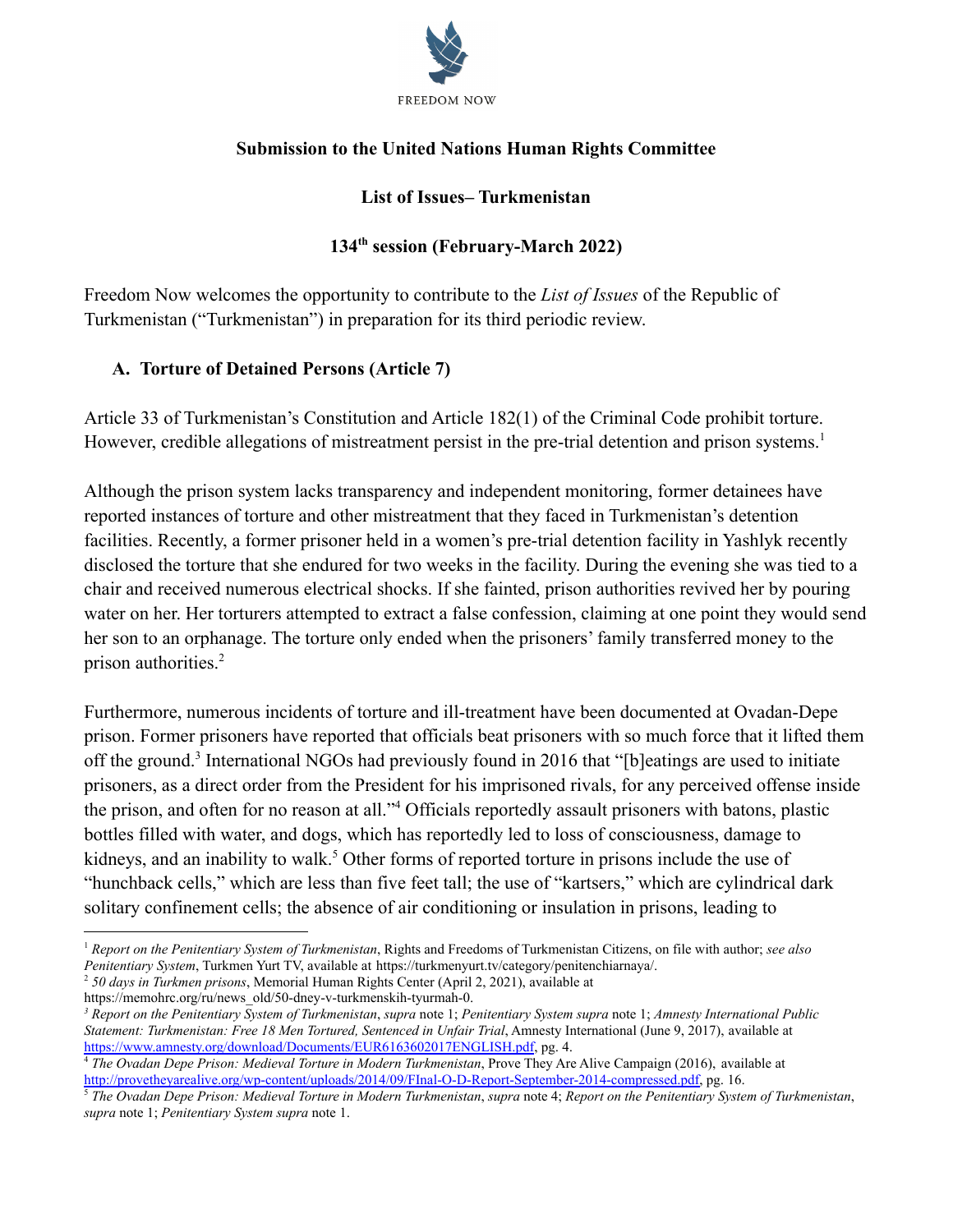temperatures reaching 122 degrees Fahrenheit; and refusal to address insect infestations.<sup>6</sup> There has been no indication that these conditions have improved since their initial reporting.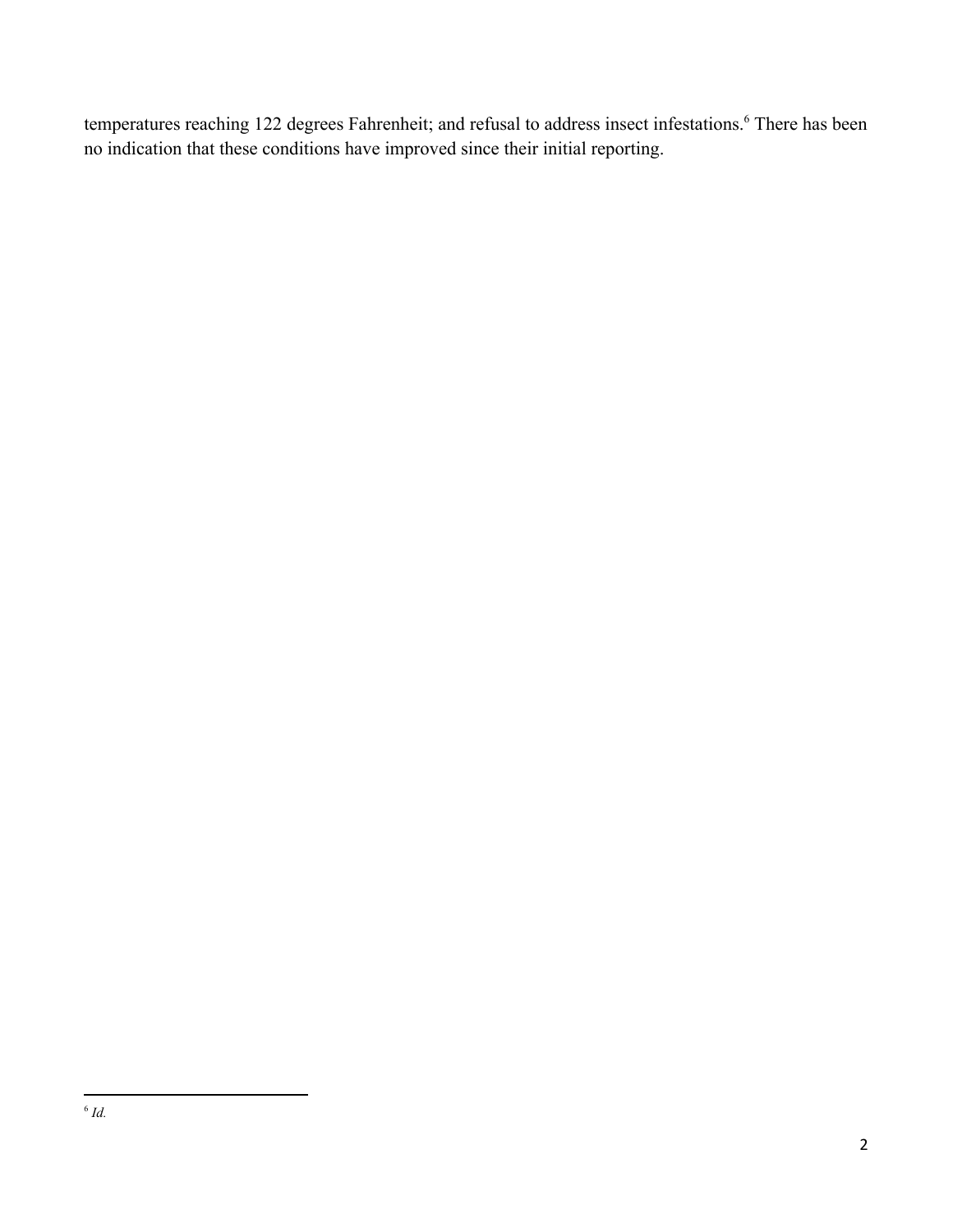## **Recommended Questions to Turkmenistan**

- 1. *Provide data on how many individuals during the Reporting Period have reported mistreatment, abuse, or torture during their interrogation; how often such reports of mistreatment, abuse and torture were investigated; and the results of such investigations.*
- 2. *Provide information on the investigations undertaken into complaints of torture and the prosecution and convictions of persons who have committed acts of torture during the Reporting Period.*
- 3. *Provide data on how often, during the Reporting Period, a judge or judicial officer has allowed into evidence any information where such judge or judicial officer had received a complaint of mistreatment, abuse or torture in connection with the interrogation that produced such information.*
- 4. *Provide data on any deaths or hospitalizations among detainees which has occurred within each of Turkmenistan's prisons, including how often the cause of such death or hospitalization was investigated; and the results of such investigations.*
- 5. *Allow regular, unannounced, and independent monitoring of detention facilities. Monitoring visits should include un-surveilled access to detainees as well as detention staff.*
- 6. *Describe what steps have been taken with respect to the recommendations set forth in paragraphs 19 and 21 of concluding observations on the second periodic report of Turkmenistan adopted by the Human Rights Committee (the "Committee") at its 119th session (6-29 March 2017) (the "Concluding Observations").<sup>7</sup>*

# **B. Treatment of prisoners and prison conditions (Articles 7 and 10)**

Living conditions in Turkmen prisons are particularly harsh, characterized by overcrowding and a lack of sanitation.<sup>8</sup> Former prisoners have described prisons as inhumane, dangerous, and life threatening. Independent bodies are not permitted to monitor prisons in Turkmenistan,<sup>9</sup> which makes it difficult to assess conditions.

Several UN treaty bodies, including the recipient of the present submission, have documented the poor conditions in Turkmenistan prisons. The UN Committee on Economic, Social, and Cultural Rights found that prisons in Turkmenistan suffer from high levels of overcrowding and very poor prison conditions.<sup>10</sup> Additionally, while noting the efforts made to renovate and build new prison facilities, the UN Human Rights Committee previously expressed concern about continued reports of inhuman prison conditions, including serious overcrowding, unsanitary conditions, inadequate

<sup>8</sup> *Amnesty International Public Statement: Turkmenistan: Free 18 Men Tortured, Sentenced in Unfair Trial*, *supra* note 3.

<sup>7</sup> *Concluding observations on the second periodic report of Turkmenistan adopted by the Committee at its 119th session (6-29 March 2017)*, UN Human Rights Committee (April 20, 2017), U.N. Doc. CCPR/C/TKM/CO/2, ¶ ¶ 19, 21.

<sup>9</sup> *2020 Human Rights Report: Turkmenistan*, U.S. Department of State, available at

<sup>10</sup> *Concluding observations on the second periodic report of Turkmenistan adopted by the Committee at its 119th session (6-29 March 2017)*, *supra* note 7, pg. 6. https://www.state.gov/reports/2020-country-reports-on-human-rights-practices/turkmenistan/ [hereinafter "2020 U.S. State Dep't Report"].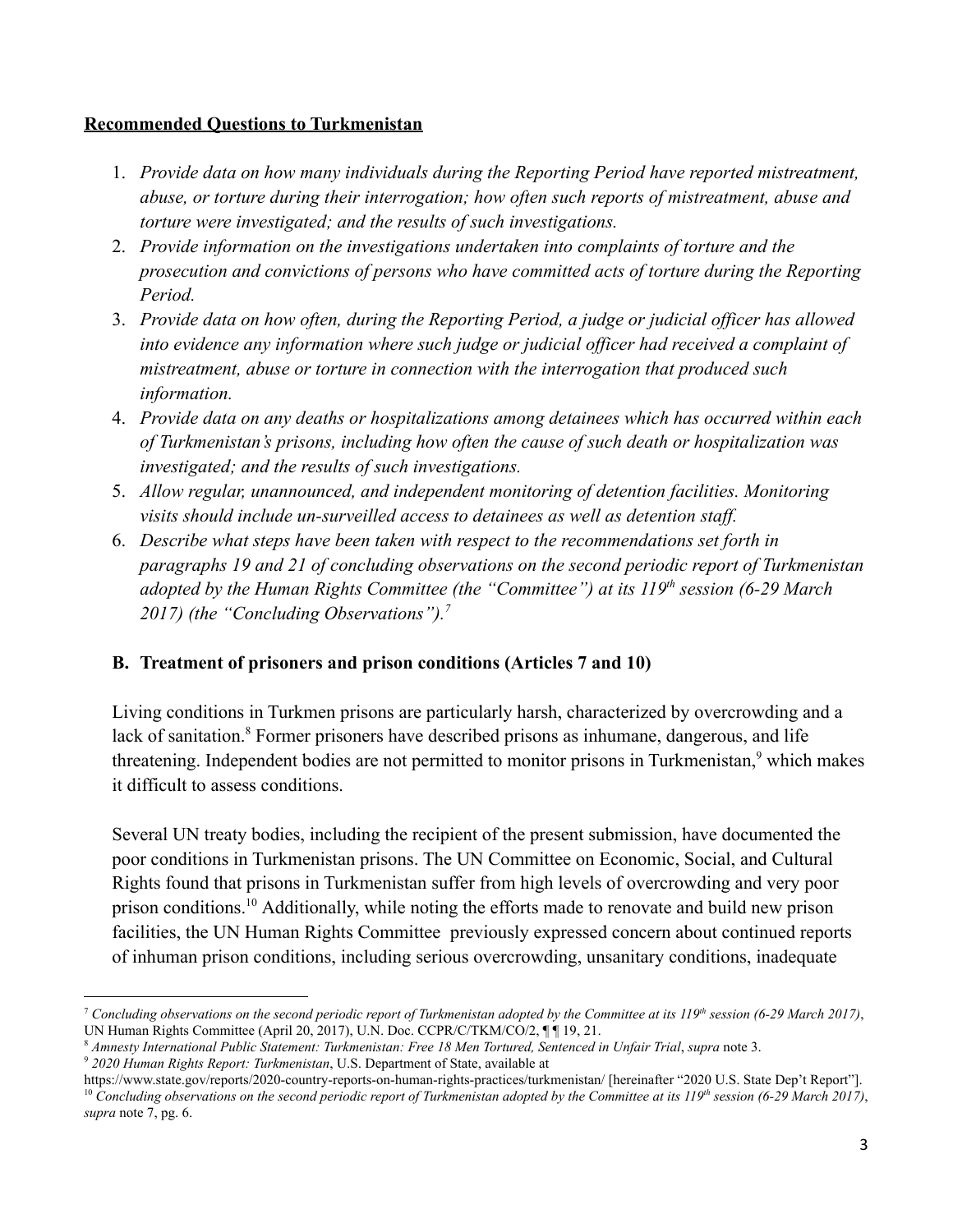access to drinking water, malnutrition, and exposure to extreme temperatures in the Ovadan-Depe and Turkmenbashi prisons.<sup>11</sup> Furthermore, The Committee also noted the failure to separate prisoners suffering from tuberculosis from other inmates, and to provide them with adequate health care. The UN Committee against Torture reported that numerous prisoners might have died because of the conditions at Ovadan-Depe prison and has also expressed concern at "the use of solitary confinement and the reduced regime for persons placed in solitary confinement, which has resulted in mental health problems and suicides."<sup>12</sup>

Government decisions to reduce state support across various institutions have led to food and medication shortages in detention facilities.<sup>13</sup> Former prisoners have reported that they had to rely on their families to send food, as officials frequently failed to feed them.<sup>14</sup> Prisoners' relatives report that prison authorities sometimes deny family members access to prisoners and refuse family members from providing some with food, medicine, and other supplies.<sup>15</sup>

Lesbian, gay, bisexual, transgender, and intersex (LGBTI) prisoners face heightened discrimination—former prisoners report that authorities routinely place LGBTI prisoners in life-threatening situations, such as by instigating fights in order for other prisoners to demonstrate their "honor"<sup>16</sup>

#### **Recommended Questions to Turkmenistan**

- 1. *Provide data on the number of prisoners within each of Turkmenistan's prisons along with the capacity of such prison.*
- 2. *Provide information on the state of sanitation, hygiene, temperature conditions, provision of nutritional food and clean water, and visitation rights for each of Turkmenistan's prisons and any steps that Turkmenistan is taking to ensure that prison conditions meet international standards.*
- *3. Provide information on any steps taken to ensure that detainees' right to release pending trial is respected.*
- *4. Please provide information on the use of solitary confinement in Turkmen prisons, including any regulations that specify when a prisoner may be sent to solitary confinement and how long such solitary confinement may last; information on the types of infractions in practice for which prisoners are sent to solitary confinement, the average duration of solitary confinement, and how many prisoners are held in solitary confinement at any given moment; and whether any reports of prison guard abuse of solitary confinement have been investigated.*
- 5. *Please provide data regarding the incidence and spread of communicable diseases within Turkmenistan's prisons and any steps that Turkmenistan has taken to safeguard the health of inmates from communicable disease.*

16 *Id.* 15 *Id.*

<sup>&</sup>lt;sup>11</sup> Compilation on Turkmenistan: Report of the Office of the United Nations High Commissioner for Human Rights, UN Office of the High Commissioner for Human Rights (Feb. 26, 2018), available at https://undocs.org/A/HRC/WG.6/30/TKM/2, pg. 5.

<sup>12</sup> *Id.*

<sup>13</sup> *2020 U.S. State Dep't Report*, *supra* note 9.

<sup>14</sup> *Report on the Penitentiary System of Turkmenistan*, *supra* note 1; *Penitentiary System supra* note 1.

<sup>4</sup>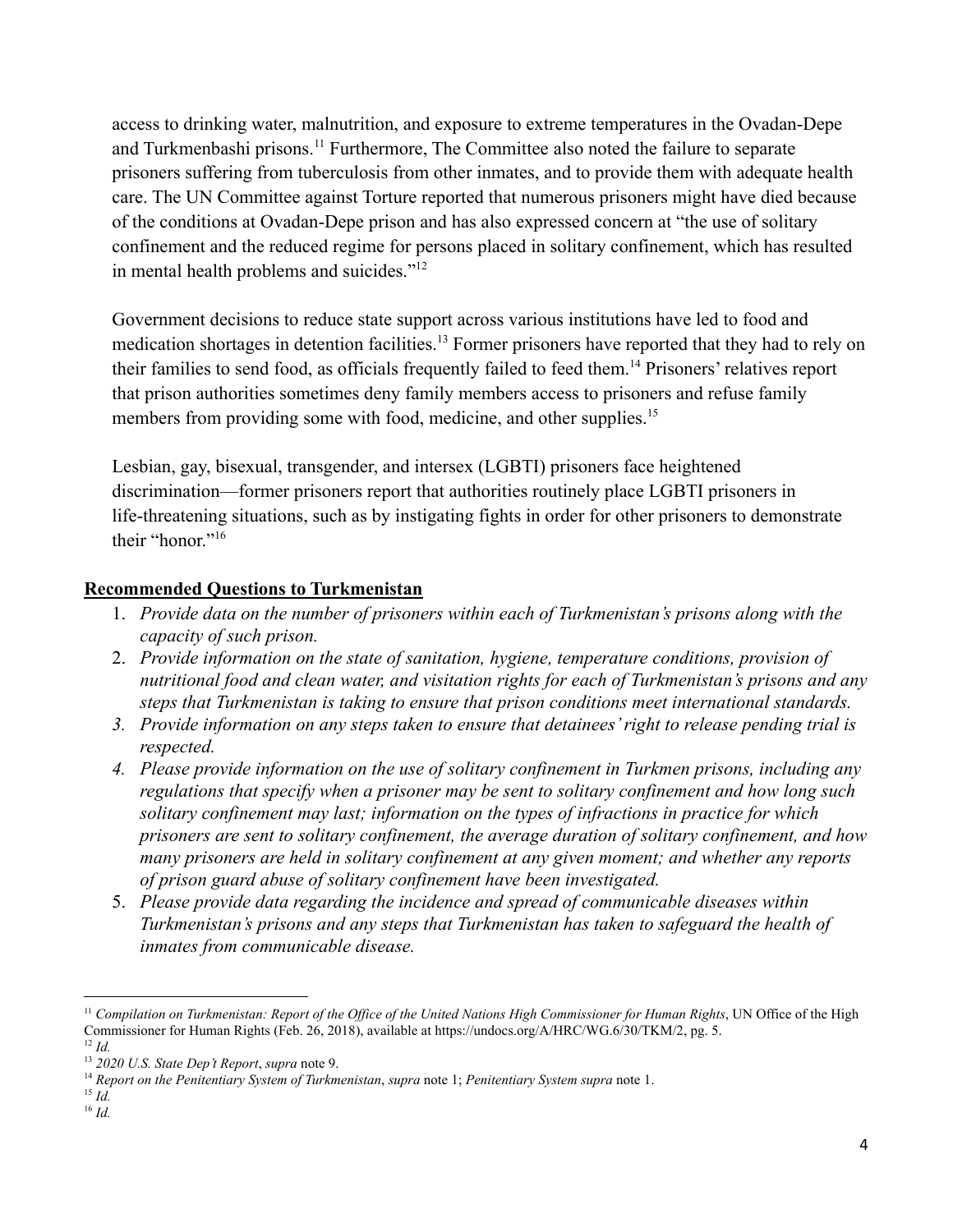6. *Describe what steps have been taken with respect to the recommendations set forth in paragraph 23 of the Concluding Observations.<sup>17</sup>*

<sup>17</sup> *Concluding observations on the second periodic report of Turkmenistan adopted by the Committee at its 119th session (6-29 March 2017)*, *supra* note 7, ¶ 23.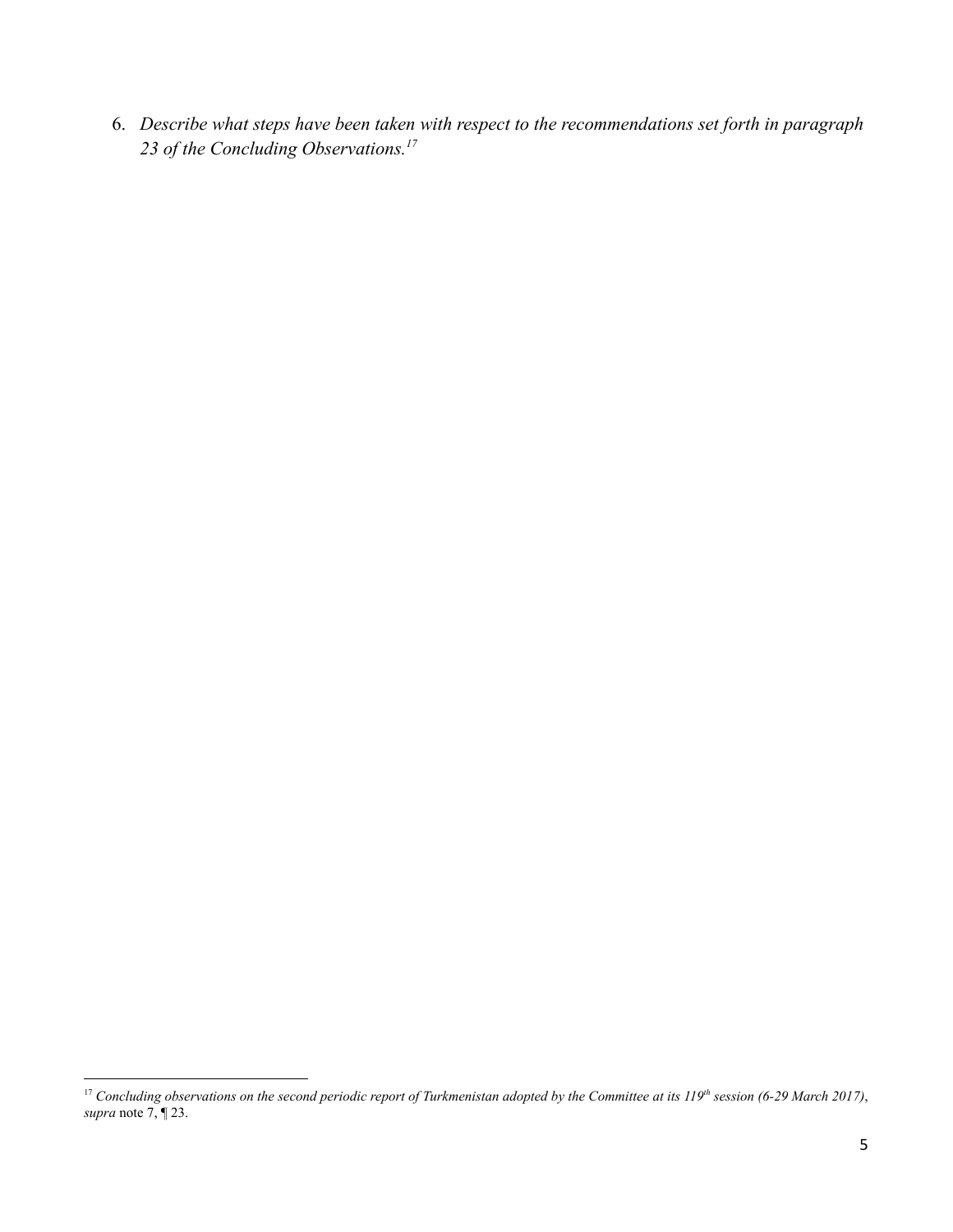## **C. Arbitrary Detention (Articles 9 and 14)**

In its previous review, this Committee expressed concern about Turkmenistan's "continuous use of harassment, intimidation, torture and arbitrary arrests, detention and convictions on reportedly politically motivated charges as a retaliation tool."<sup>18</sup> These tactics remain largely unchanged. Turkmenistan continues to detain its citizens for exercising their fundamental human rights, including the rights to freedom of expression, association, and assembly. In the context of such politically-motivated detentions, the government has failed to meet minimum international due process standards and violated detainees' rights to be free from torture and other forms of mistreatment. Since Turkmenistan's previous report, the Committee adopted views regarding the arbitrary detention of two individuals in Turkmenistan—Ogulsapar Muradova and Sapardurdy Khadzhiev.<sup>19</sup> The Committee found that by detaining these individuals Turkmenistan committed serious violations of human rights enshrined in the ICCPR, including the right to a fair trial and prohibition against torture. Although both Muradova and Khadzhiev have since been released from detention, Turkmenistan has failed to provide an effective remedy in either case. This is especially troubling in the case of Muradova, who died in custody, as the authorities have still not conducted an investigation into the circumstances of her passing.<sup>20</sup>

Other concerning cases of arbitrary detention and politically-motivated prosecutions in Turkmenistan include:

- Nugeldi Halykov, an activist and journalist. In July 2020 he sent an independent news website a photograph that showed members of the visiting World Health Organization delegation in Ashgabat. The next day Halykov disappeared after he was called to a local police station. He was ultimately charged with fraud for failing to repay a debt. He was sentenced to four years in prison in September 2020.<sup>21</sup>
- Khursanai Ismatullaeva, a pediatrician. In July 2017 she was fired after taking a two week trip to St. Petersburg for medical treatment. She challenged this decision through the courts, claiming she had been unfairly terminated because she refused to prescribe unnecessary medicine and treatments, despite orders from her superiors to do so. In July 2021, she was abducted from her home a day after her case was raised in the European Parliament.<sup>22</sup>

<sup>18</sup> *Concluding observations on the second periodic report of Turkmenistan adopted by the Committee at its 119th session (6-29 March 2017)*, *supra* note 7, ¶ 42.

<sup>19</sup> *Communication No. 2252/2013*, UN Human Rights Committee (April 6, 2018), CCPR/C/122/D/2252/2013; *Communication No. 2079/2011*, UN Human Rights Committee (May 12, 2015), CCPR/C/113/D/2079/2011.

<sup>20</sup> *Ogulsapar Muradova: After 15 Years, Still No Probe Of Turkmen Journalist's Death In Custody*, Radio Free Europe/Radio Liberty (June 27, 2021), available at https://www.rferl.org/a/turkmenistan-muradova-death-15-years-unexplained-rferl-hrw/31328294.html.

<sup>21</sup> *Turkmenistan: Man Gets Four-Year Prison Term for Reposting Photo of WHO Delegation*, Turkmen News (Dec. 14, 2020), available at https://en.turkmen.news/human-rights/turkmenistan-man-gets-four-year-prison-term-for-reposting-photo-of-who-delegation/.

<sup>22</sup> *The European Parliament Was Told Of Her Plight. Then This Turkmen Doctor Disappeared*, Radio Free Europe/ Radio Liberty (July 24, 2021), available at https://www.rferl.org/a/turkmen-doctor-disappears/31374849.html.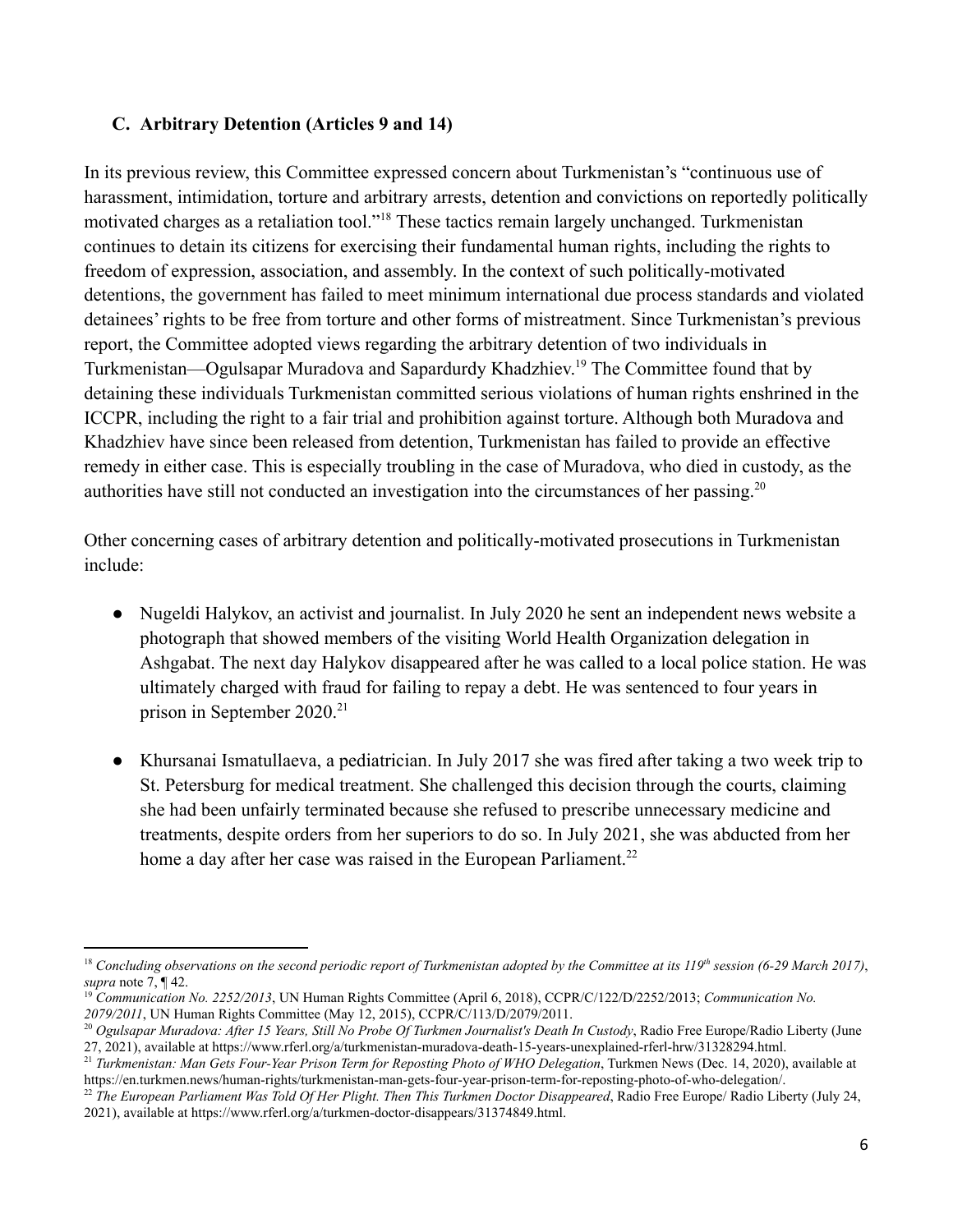• Mansur Mingelov, a human rights activist and member of the Baloch ethnic group. He was initially arrested in June 2012 and interrogated about drug charges pending against his brother. While in detention he was forced to witness the torture of his brother. The next day Mingelov lodged a complaint regarding this incident. He also collected evidence of other cases of torture in detention and submitted them to Turkmen authorities and Western governments. In September 2012 he was sentenced to 22 years in prison. Mingelov continues to suffer from serious health issues exacerbated by poor treatment in prison. As recently as October 2021, he has been denied adequate medical treatment.<sup>23</sup> Authorities evicted Mingelov's family members from their homes in October 2021 in apparent reprisal for informing international media and human rights organizations about his condition.<sup>24</sup>

#### **Recommended Questions to Turkmenistan**

- *1. Describe what steps have been taken to comply with the views of the Committee concerning Communication No. 2252/2013 regarding Ms. Muradova and Communication No. 2079/2011 regarding Mr. Khadzhiev.*
- *2. Please describe what steps have been taken to end the imprisonment and/or harassment of individuals who are critical of the government, especially as relates to the detention of Mr. Halykov, Ms. Ismatullaeva, and Mr. Mingelov.*
- *3. Please provide data on how many individuals during the Reporting Period have complained before domestic or international mechanisms of arbitrary detention; any domestic investigations undertaken into such complaints; and the results of such investigations.*
- *4. Please provide information on any guarantees included in the Tajik Constitution, Penal Code, and any other laws which protect an individual from arbitrary detention.*
- 5. *Describe what steps have been taken with respect to the recommendations set forth in paragraph 43 of the Concluding Observations.<sup>25</sup>*

# **D. Enforced Disappearances and** *Incommunicado* **Detention (Articles 9 and 14)**

Arbitrary arrests, *incommunicado* detentions, and enforced disappearances are hallmarks of government repression in Turkmenistan.<sup>26</sup> International human rights organizations have documented 162 cases of enforced disappearances since 2002. Of these, at least 29 individuals have died in custody.<sup>27</sup> The true number of people forcibly disappeared and who have died in custody is likely much higher.

<sup>23</sup> *Rights Activist in Critical Condition in Turkmen Prison*, Turkmen News (Oct. 5, 2021), available at https://en.turkmen.news/human-rights/mingelov-turkmen-prison/.

<sup>24</sup> *The authorities of Turkmenistan are evicting the family of Mansur Mingelov from their home*, Turkmenistan Helsinki Foundation for Human Rights (Oct. 13, 2021), available at http://www.tmhelsinki.org/ru/modules/news/article.php?storyid=5381.

<sup>25</sup> *Concluding observations on the second periodic report of Turkmenistan adopted by the Committee at its 119th session (6-29 March 2017)*, *supra* note 7, ¶ 43.

<sup>26</sup> *2020 U.S. State Dep't Report, supra* note 9.; see also, *Advancing Freedom & Democracy Reports: Turkmenistan*, U.S. State Department (May 2009) available at https://2009-2017.state.gov/j/drl/rls/afdr/2009/sca/122968.htm.

<sup>27</sup> *List of the Disappeared in Turkmenistan's Prisons*, Prove They Are Alive! (Dec. 2021), available at

https://provetheyarealive.org/wp-content/uploads/2021/12/Disappeared-in-Turkmenistans-prisons\_report\_Prove\_November-2021\_final.pdf [hereinafter "2021 List of the Disappeared in Turkmen Prisons"], pg. 3.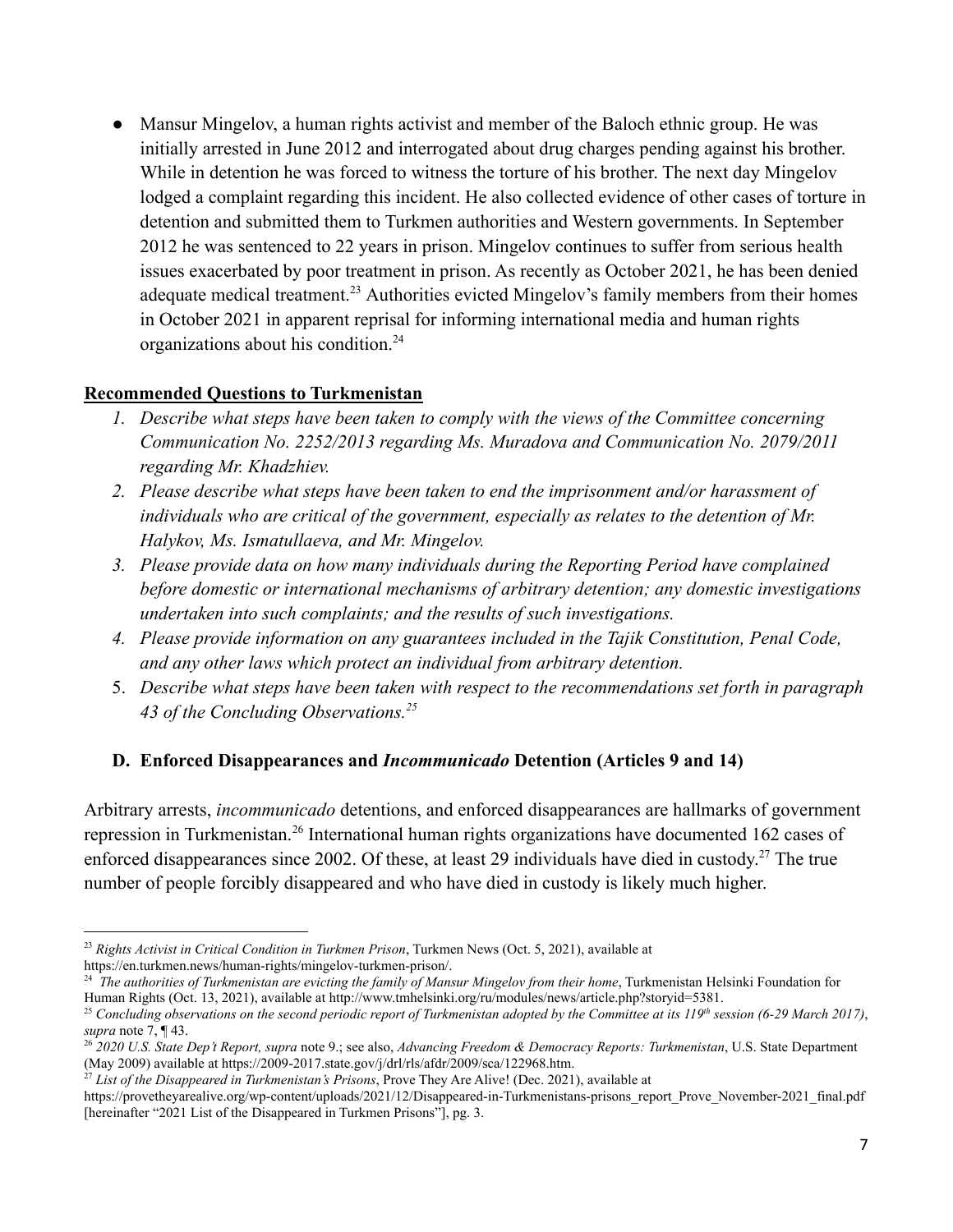Turkmenistan often does not release any information about arrests and imprisonments to the domestic public, the families of those impacted, and to the international community.<sup>28</sup> The lack of transparency makes it difficult to understand the full scope of enforced disappearances. In a notable example of this practice, Gulgeldy Annaniyazov, a prominent Turkmen political dissident, was abducted and "disappeared" by plainclothes officers in 2008 and supposedly convicted in a closed trial on a number of trumped-up charges.<sup>29</sup> The Turkmen government did not publicly disclose any information about Annaniyazov's whereabouts and condition for over a decade. In 2019, Annaniyazov was finally allowed to see his family for the first time since his arrest in 2008. Shortly thereafter, authorities moved him from a detention facility to a remote industrial town on the Aral Sea, however he remains under strict government supervision and his movement is restricted.<sup>30</sup> In a more recent case, authorities arrested lawyer Pygambergeldy Allaberdyev in September 2020 and sentenced him to six years in prison after a closed trial. Since that time, his whereabouts remain unknown and the government has not responded to his family's attempts to secure additional information about his condition.<sup>31</sup>

For years, Turkmen authorities responded to international pressure on this issue with vague promises and incomplete information. In 2018, after sustained international pressure, Turkmen authorities allowed unprecedented visits for relatives of over a dozen recently-convicted prisoners held *incommunicado* in the notorious Ovadan Depe prison.<sup>32</sup> Authorities also publicly committed to discussing a possible first visit by the UN Working Group on Enforced or Involuntary Disappearances.<sup>33</sup> Turkmenistan nevertheless contended that because individuals considered "disappeared" had been sentenced by a court, their imprisonment could not be considered an "enforced disappearance."<sup>34</sup> This claim is not supported by facts gathered by local human rights organizations. In 2018, the families of more than 100 persons received no official information about the fate or whereabouts of their loved ones following their deprivation of liberty at the time of arrest or trial.<sup>35</sup>

#### **Recommended Questions to Turkmenistan**

- *1. Please describe what steps have been taken to locate alleged victims of enforced disappearances, especially as relates to the detention of Mr. Allaberdyev and Ms. Ismatullaeva.*
- *2. Please provide data on how many individuals during the Reporting Period have complained before domestic or international mechanisms of enforced disappearances; any domestic investigations undertaken into such complaints; and the results of such investigations.*

<sup>34</sup> *Turkmenistan Should Immediately End Practice of Enforced Disappearances*, Human Rights Watch (Sept. 20, 2018), available at <sup>33</sup> Turkmenistan: Events of 2020, Human Rights Watch, available at https://www.hrw.org/world-report/2021/country-chapters/turkmenistan.

https://www.hrw.org/news/2018/09/20/turkmenistan-should-immediately-end-practice-enforced-disappearances

35 *Id.*

<sup>28</sup> *Id.*

<sup>29</sup> *Gulgeldy Annaniyazov v. Turkmenistan*, UN Working Group on Arbitrary Detention (April 2, 2014), A/HRC/WGAD/2013/22, ¶¶ 7-11, available at http://hrlibrary.umn.edu/wgad/22-2013.html.

<sup>31</sup> *Turkmenistan: Drop Charges, Free Wrongfully Imprisoned Lawyer*, Human Rights Watch (Oct. 22, 2020), available at 30 *International community should urgently intervene on behalf of Turkmen political prisoner Gulgeldy Annaniyazov*, Prove They Are Alive! (May 10, 2019), available at https://provetheyarealive.org/international-community-should-urgently-intervene-annaniyazov/.

<sup>32</sup> *Some Inmates At Feared Turkmen Prison Allowed Visits From Relatives*, *Says Rights Group*, Radio Free Europe/Radio Liberty (July 10, https://www.hrw.org/news/2020/10/22/turkmenistan-drop-charges-free-wrongfully-imprisoned-lawyer.

<sup>2018),</sup> available at https://www.rferl.org/a/turkmen-prison-inmates-visits-relatives-memorial-ovadan-depe/29354774.html.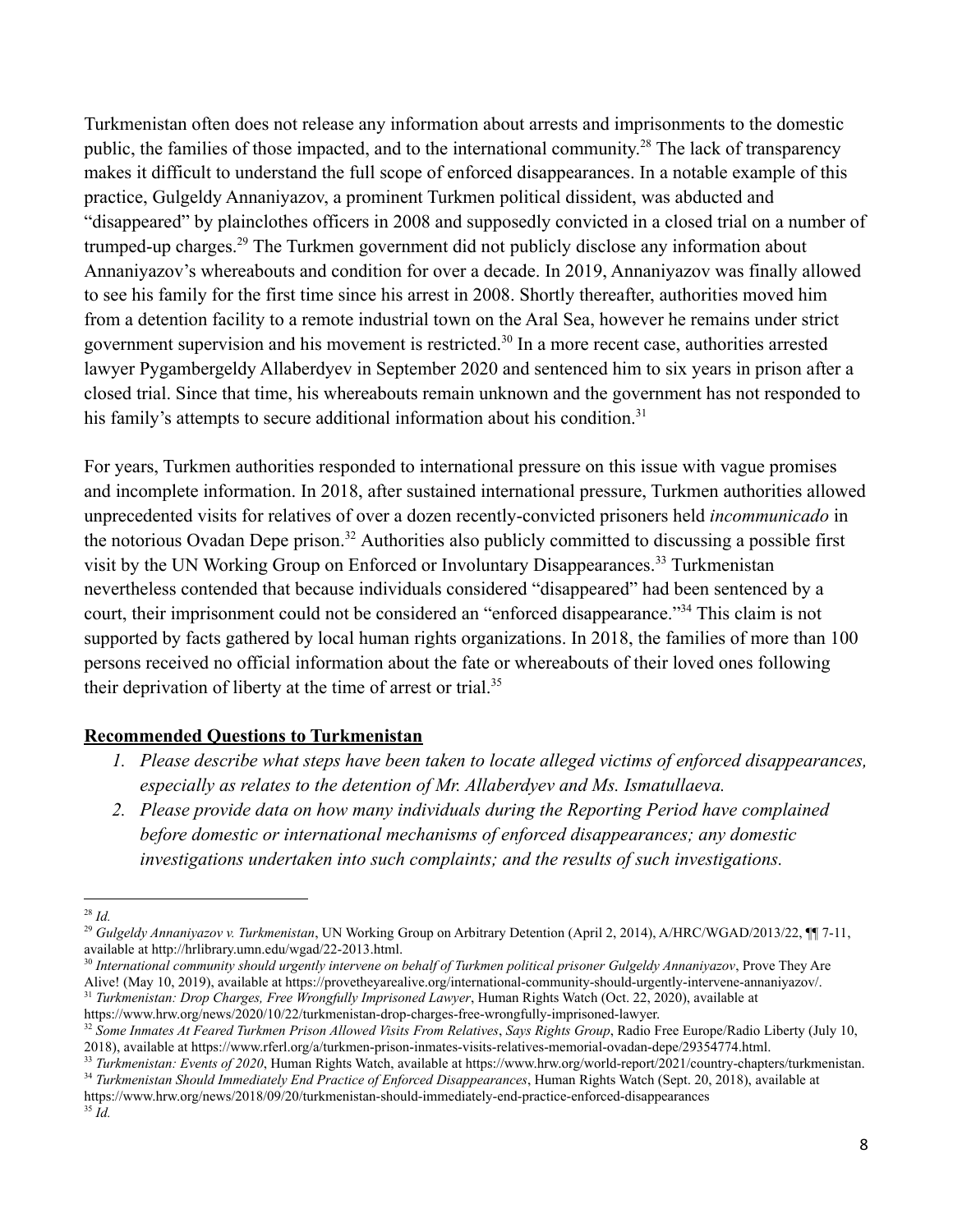- *3. Please provide information on any guarantees included in the Tajik Constitution, Penal Code, and any other laws which protect an individual from enforced disappearance or incommunicado detention.*
- 4. *Describe what steps have been taken with respect to the recommendations set forth in paragraph 17 of the Concluding Observations.<sup>36</sup>*

# **E. Freedom of association and participation to participate in public affairs (Articles 22 and 25)**

Turkmenistan has repeatedly interfered with the peaceful political activism of Turkmen citizens living abroad. Targeted individuals—especially those studying at foreign universities—are subject to heavy surveillance.<sup>37</sup> For example, leaked documents have revealed that Turkmen officials compile lists of Turkmen students living abroad and recruit a small number of individuals to spy on their fellow international students.<sup>38</sup> The purported objective of this monitoring is to identify the students' extracurricular activities related to political or religious affiliations.<sup>39</sup>

Authorities targeted Omruzak Omarkuliev, a Turkmen student studying in Turkey who had founded a student organization for Turkmen students abroad. In February 2018, authorities lured him back to Turkmenistan under the guise of an invitation to participate in preparatory events for the then-upcoming elections.<sup>40</sup> Once in Turkmenistan, authorities disappeared Omarkuliev, seemingly to end his involvement in organizing students abroad.<sup>41</sup>

Authorities often subject the families of dissidents living abroad to intimidation and harassment.<sup>42</sup> For example, in spring 2021, Turkmen security officials repeatedly harassed family members of Rozybai Jumamuradov and Devlet Bayhan, independent Turkmen journalists based abroad.<sup>43</sup> Authorities reportedly summoned Jumamuradov's fourteen-year-old nephew to question him about contact with his uncle and ultimately threatened to jail him, jail his family, and murder Jumamuradov.<sup>44</sup>

39 *Id.*

<sup>36</sup> *Concluding observations on the second periodic report of Turkmenistan adopted by the Committee at its 119th session (6-29 March 2017)*, *supra* note 7, ¶ 17.

<sup>37</sup> *World Report 2019: Turkmenistan,* Human Rights Watch, available

at https://www.hrw.org/sites/default/files/world\_report\_download/hrw\_world\_report\_2019.pdf ; *see also Freedom in the World 2021:*

*Turkmenistan, Freedom House,* available at https://freedomhouse.org/country/turkmenistan/freedom-world/2021, D4.

<sup>38</sup> *How Turkmenistan Spies on Its Citizens at Home and Abroad*, Open Democracy (Aug. 16, 2018), available at https://www.opendemocracy.net/en/odr/how-turkmenistan-spies-on-its-citizens/.

<sup>40</sup> *Petition to the UN Working Group on Arbitrary Detention on behalf of Omruzak Omarkuliev,* Freedom Now and Hogan Lovells (May 29, 2020), pg. 4-6, available at

 $41$  *Id.*, pgs. 6-7. https://www.freedom-now.org/wp-content/uploads/Petition-to-the-UN-Working-Group-on-Arbitrary-Detention-5-29-20.pdf .

<sup>42</sup> *Freedom in the World 2021: Turkmenistan*, *supra* note 36, E2.

<sup>43</sup> *Turkmen Security Officials Threaten, Harass Families of Two Exiled Journalists,* Committee to Protect Journalists (May 26, 2021), available at https://cpj.org/2021/05/turkmen-security-officials-threaten-harass-families-of-two-exiled-journalists/.

<sup>44</sup> *Id.*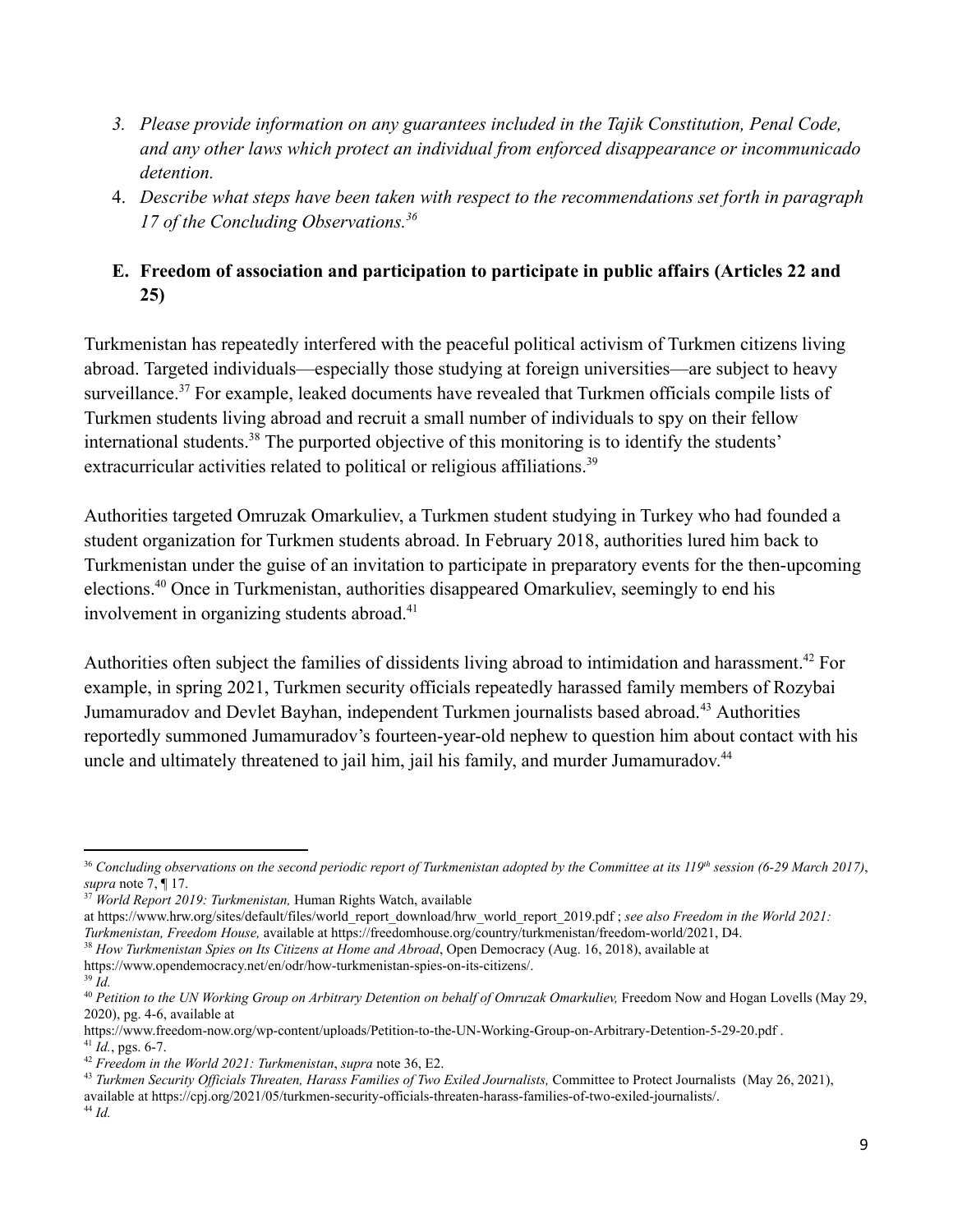In October 2021, three activists, Akhmed Rakhmanov, Kamil Abulov, and Bayram Allaliyev, were detained in Istanbul, Turkey by immigration authorities. The three men were openly critical of Turkmen government policies, including violations of freedom of expression, denial of the COVID-19 virus within the country, and the refusal to renew passports. All three men were eventually released after several days in a deportation center.<sup>45</sup>

Human rights groups have reported on Turkmen authorities' efforts to recruit informants among the Turkmen diaspora in places such as Turkey.<sup>46</sup> Informants may have led to greater harassment of exiled dissidents. In July 2020, Turkish officials detained Dursoltan Taganova—an activist living in Istanbul, Turkey—during a protest in front of the Turkmen consulate.<sup>47</sup> Taganova was subjected to deportation proceedings on the grounds that her passport was due to expire.<sup>48</sup> Ultimately, authorities released Taganova and granted her a refugee visa for one year.<sup>49</sup> However, Turkmen authorities harassed Taganova's family in Turkmenistan and pressured them to publicly denounce her advocacy activities.<sup>50</sup> Taganova was again arrested in September 2021 and taken to a deportation center where she was released days later.<sup>51</sup>

These informants may also play an active role in disrupting peaceful protests abroad. For example, during a protest at the Turkmen embassy in Istanbul in August 2021, witnesses described government supporters beating protestors. During the same protest, government supporters forced Farhad Durdyev, a Turkmen blogger, into the embassy, where he was questioned for hours.<sup>52</sup>

In September 2021, Russian authorities detained Azat Isakov, a human rights activist living in Moscow. He was released two days later, however, he disappeared on October 20 and was reportedly held at the sixth branch of the Turkmenabat, Turkmenistan police station on October 22. Isakov routinely posted videos online criticizing the Turkmen government, including its handling of the hurricane that swept through the country in April 2020. His family in Turkmenistan had repeatedly received threats and were visited by government officials in July 2020 who sought Isakov's whereabouts in Russia.<sup>53</sup>

<sup>45</sup> *Turkey: Turkmen Activists Face Deportation*, Human Rights Watch (Oct. 27, 2021), available at https://www.hrw.org/news/2021/10/27/turkey-turkmen-activists-face-deportation.

<sup>47</sup> *"Turkmenistan's Tiskhanouskaya": Activists Determined to Fight for Democratic Change, Says "We Are Not Afraid Anymore"*, Radio Free Europe/Radio Liberty (Nov. 3, 2020), available at <sup>46</sup> *Turkmenistan: the state reinforces propaganda campaigns following rumours of the president's death*, International Partnership for Human Rights (Dec. 3, 2019), available at https://www.iphronline.org/turkmenistan-the-state-reinforces-propaganda-campaigns.html.

https://www.rferl.org/a/turkmenistan-s-tsikhanouskaya-activist-determined-to-fight-for-democratic-change-says-we-are-not-afraid-anymore -/30927728.html.

<sup>48</sup> *Turkey: Turkmen Activist Faces Deportation,* Human Rights Watch (Oct. 12, 2020), available at

https://www.hrw.org/news/2020/10/12/turkey-turkmen-activist-faces-deportation.

<sup>49</sup> *"Turkmenistan's Tiskhanouskaya": Activists Determined to Fight for Democratic Change, Says "We Are Not Afraid Anymore", supra* note 46.

<sup>50</sup> *Id.*

<sup>51</sup> *Outspoken Critic Of Turkmen Government Released From Deportation Center In Istanbul*, Radio Free Europe/Radio Liberty (Sep. 30, 2021), available at https://www.rferl.org/a/turkmenistan-critic-released-turkey/31485540.html.

<sup>52</sup> *Disrupted picket in Istanbul. New details,* Turkmenistan Helsinki Foundation for Human Rights (Aug. 2, 2021), available at http://www.tmhelsinki.org/ru/modules/news/article.php?storyid=5371.

<sup>53</sup> *Opposition Activist at Risk of Torture,* Amnesty International (Nov. 22, 2021), available at

https://www.amnesty.org/en/wp-content/uploads/2021/11/EUR6150152021ENGLISH.pdf.